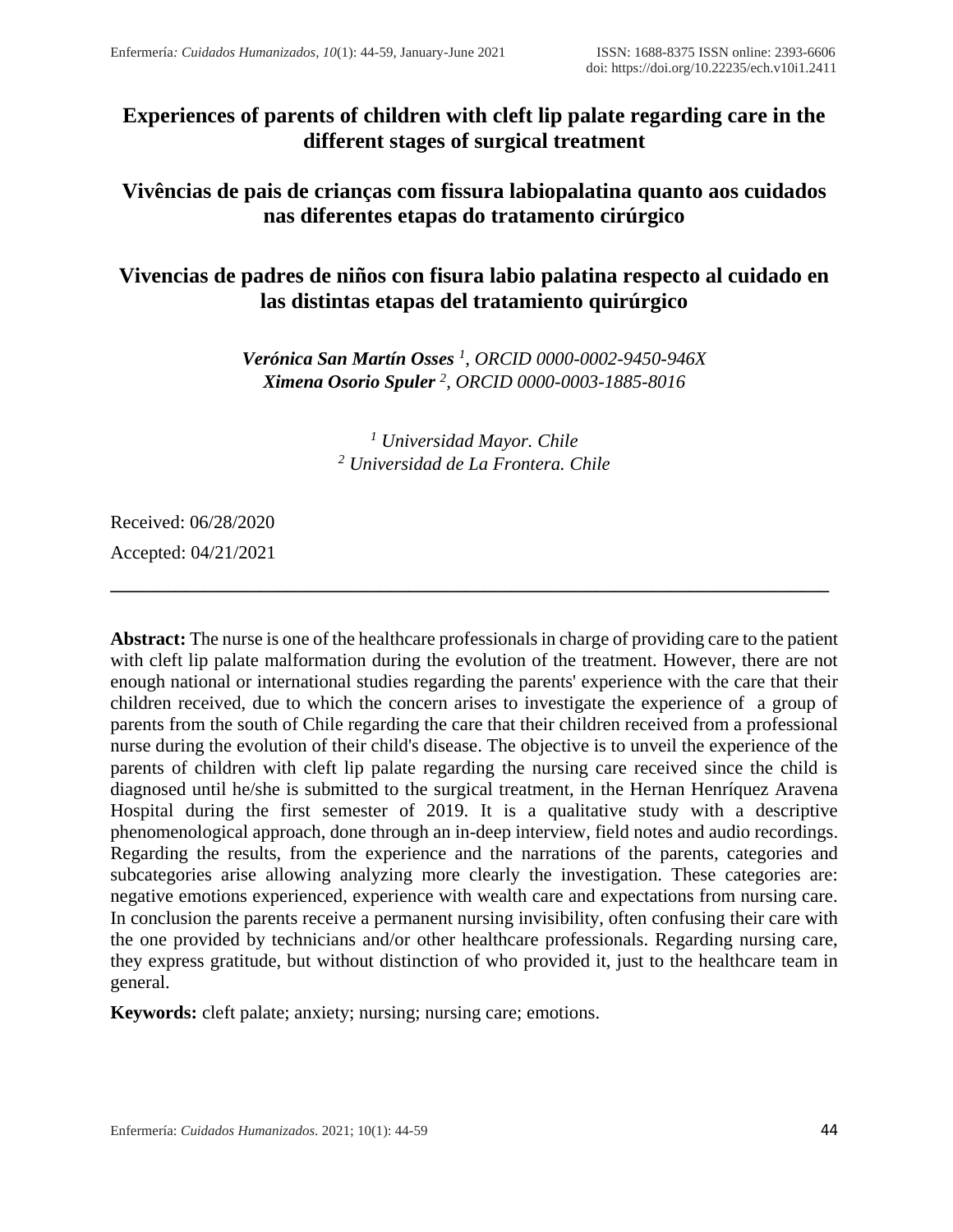**Resumo:** O enfermeiro é um dos profissionais de saúde encarregados de cuidar do paciente com malformação labiopalatina durante a evolução do seu tratamento. No entanto, não existem estudos nacionais ou internacionais suficientes que mostrem a experiência dos pais em relação ao cuidado recebido por seus filhos, por isso surge a preocupação em investigar a experiência de um grupo de pais no sul do Chile a respeito dos cuidados recebidos pela enfermagem. Profissional durante a evolução da doença dos filhos. O objetivo é revelar experiências de pais de crianças com malformação labiopalatina, a respeito dos cuidados de enfermagem recebidos desde o momento do diagnóstico da criança até a realização do procedimento cirúrgico, no hospital Hernán Aravena, durante o primeiro semestre de 2019. É um estudo qualitativo com abordagem fenomenológica descritiva, realizado por meio de entrevistas em profundidade, notas de campo e gravações em áudio. Em relação aos resultados, emergem as vivências e narrativas dos pais, categorias e subcategorias que permitem uma análise mais clara da pesquisa. Essas categorias são: emoções negativas vivenciadas, vivência com o cuidado à saúde e expectativas do cuidado de enfermagem. Conclui-se que os pais percebem uma invisibilidade permanente da enfermagem, muitas vezes confundido seus cuidados com os prestados por técnicos e/ ou outros profissionais de saúde. Quanto aos cuidados de enfermagem, relatam gratidão, mas sem distinção de quem os fomentou, mas sim para com a equipe de saúde em geral.

**Palavras-chave:** fissura palatina; ansiedade; enfermagem; cuidados de enfermagem; emoções.

**Resumen:** La enfermera(o) es uno de los profesionales de la salud encargado(a) de proporcionar cuidados al paciente con malformación labio palatina durante la evolución de su tratamiento. Sin embargo, no existen suficientes estudios nacionales ni internacionales que evidencian la vivencia de los padres en relación al cuidado recibido por sus hijos, debido a lo cual nace la inquietud de investigar la experiencia de un grupo de padres del sur de Chile respecto a los cuidados recibidos por parte del profesional enfermero durante la evolución de la enfermedad de sus hijos. El objetivo es develar vivencias de padres de niños con malformación labio palatina, con respecto a los cuidados de enfermería recibidos desde que el niño es diagnosticado hasta que es sometido al procedimiento quirúrgico, en el hospital Hernán Henríquez Aravena, durante el primer semestre de 2019. Es un estudio cualitativo con enfoque fenomenológico descriptivo, realizado a través de entrevistas en profundidad, notas de campo y grabaciones de audio. Respecto de los resultados, de las vivencias y narraciones de los padres surgen categorías y subcategorías que permiten analizar más claramente la investigación. Estas categorías son: emociones negativas vividas, experiencia con los cuidados en salud y expectativas de cuidados de enfermería. Se concluye que los padres perciben una permanente invisibilidad de enfermería, confundiendo muchas veces su atención con la proporcionada por técnicos y/u otros profesionales de la salud. En cuanto a los cuidados de enfermería, relatan gratitud, pero sin distinción de quién la propició, sino más bien hacia el equipo de salud en general.

**Palabras clave:** fisura del paladar; ansiedad; enfermería; cuidados de enfermería; emociones.

**\_\_\_\_\_\_\_\_\_\_\_\_\_\_\_\_\_\_\_\_\_\_\_\_\_\_\_\_\_\_\_\_\_\_\_\_\_\_\_\_\_\_\_\_\_\_\_\_\_\_\_\_\_\_\_\_\_\_\_\_\_\_\_\_\_\_\_\_\_\_\_\_\_\_\_\_\_**

*Correspondence: Verónica San Martín Osses, e-mail: veronicasanm@gmail.com*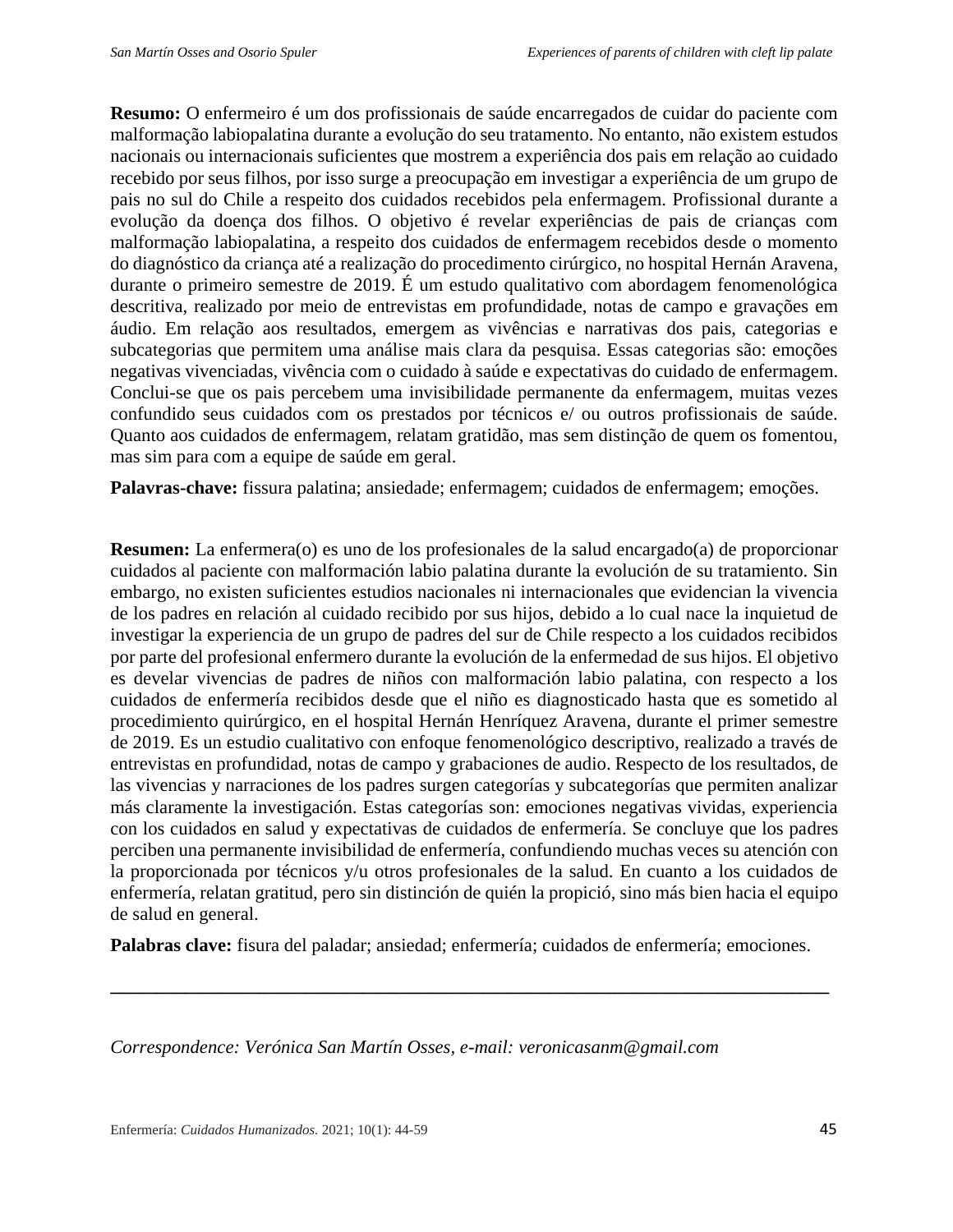## **Introduction**

The pregnancy is a moment of great expectation for the parents, who tend to idealize the future of their child, and only after the birth, the gap between this imaginary newborn and the real one is undone. Thus, when something unexpected happens, such as the birth of a child with a malformation, the parents experience an outbreak of unexpected feelings (1). When it corresponds to a lip and palate malformation, it is usually due to the large amount of childhood problems that arises as a product of the disease, such as feeding, facial appearance and vocalization, among others. The parents stated that facing the diagnosis, reorganizing the family structure, undergoing the treatment and hospitalization could be difficult (2, 3).

Regarding the cleft lip palate, the incidence in Chile corresponds to 1.7 per 1000 newborns, around 400 cases per year; and in the Araucanía region, according to the information given by a nurse at the Unidad de Niños Fisurados at the Hernán Henríquez Aravena Hospital (HHAH), from 2005 to 2018, 605 children were born with this malformation. Among its etiologies is described the hereditary, ambiental and unknown factors; regarding the treatment, it is mainly surgical, with a multidisciplinary team intervening. It starts at between 3 to 6 months of life and it continuous until the age of 15 years old, with different surgeries according to the age of the patient (4, 5). In relation to the surgical process, Gómez-Carretero describes that in the preoperative stage, feelings such as anxieties arises (6), also, in the child's case, a surgery is a source of psychological stress, due to the facing of an unknown situation, adding to the parents fear undergoing this event (7). When the parents experience this kind of feelings without achieving to control them, they could generate insecurity in the child; this could be because of the lack of information about the surgical process, more than the surgery itself (8). For this reason, the importance of the preoperative information, which improves the understanding of the process, reducing the feelings of anxiety and stress due to the intervention (9, 10).

On the other hand, the hospital environment should offer the necessary conditions to confront the stress of this treatment, gaining importance the nursing care, because they are the ones that spend the most time with the patients and their families, helping with the adaptation process, through a warm and empathic behavior (6, 9). This is why it is important for the nursing team to know how the family members perceive the care of this professionals, it is a tool to find solutions and to improve the quality of the service. One of the main challenges is that the patient and their family show confidence and security in the care provided by the nurses; this will be perceived in the respond of both of them, as the objectified reflection of the satisfaction as users. This is why it is important to be rigorous and delicate in delivering care, to ensure its quality (11).

On the other hand, regarding the public health policies in Chile, the document "Estrategia Nacional de Salud 2011-2020", states that the goals, as much as the set-out indicators, respond to a rigorous prioritization regarding health issues. Primarily focuses on the analysis and elaboration of proposals for the different fields related to health, divided on 9 thematic areas and 4 general objectives (12). This investigation approaches the user satisfaction issue, which corresponds to the results of the provision of services according to the need, being a permanent concern in the healthcare services (12).

Because of the previously exposed, arises the concern to investigate the experiences of the mothers and/or fathers of children with cleft lip palate malformation regarding the nursing care they received during the surgical process. Also taking into consideration the high percentage of newborns with this type of malformation in the country, the lack of published studies about the experiences lived by the parents regarding the nursing care, being the latter the ones that provide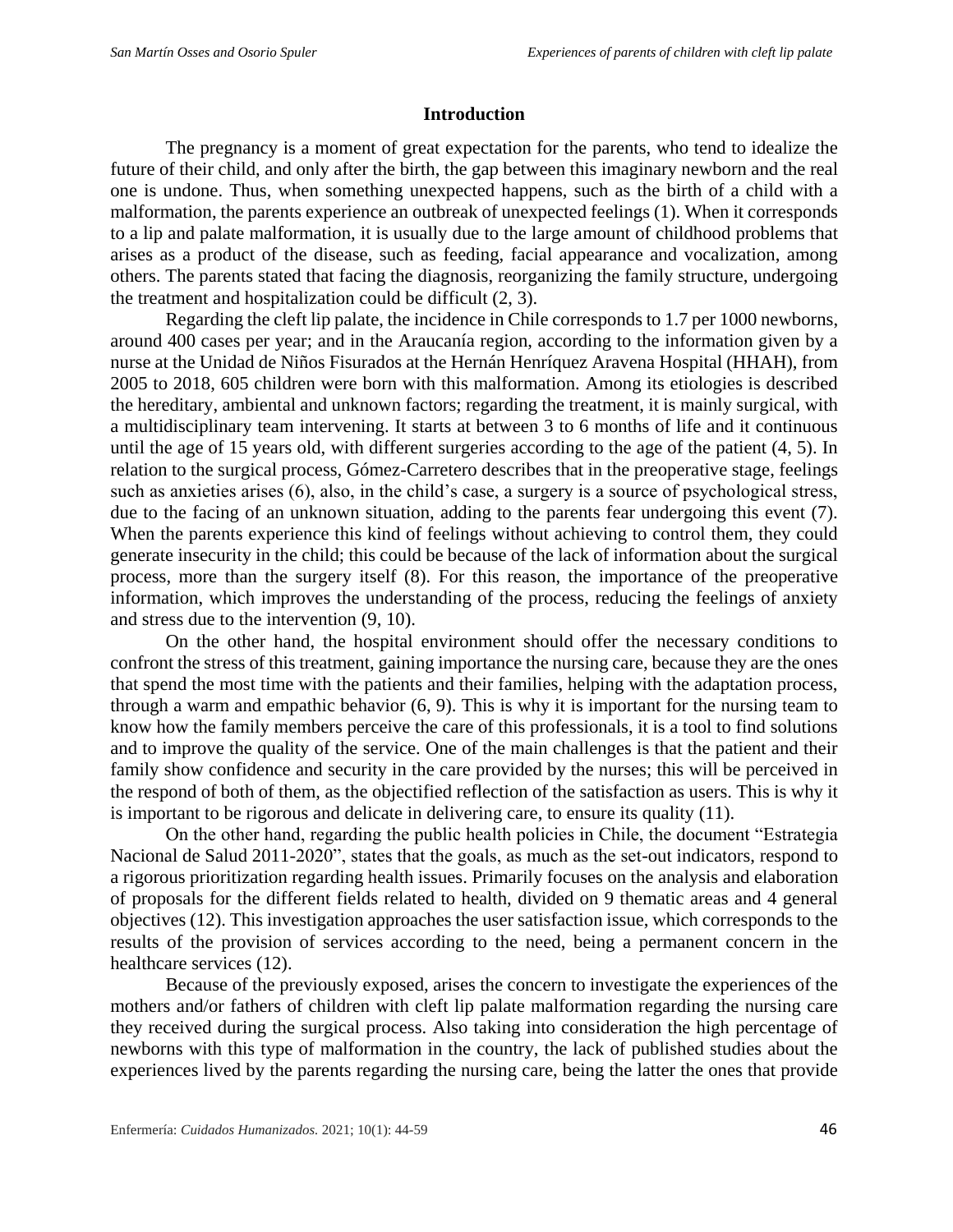direct care during the course of this treatment. What is more, the utility and the social value of the investigation is in describing the phenomenon from the parents' perspective, who have been classified according to a specific pathology and its evolution over the time.

## **Objective**

Unveil the experiences of parents of children with cleft lip palate malformation, regarding the nursing care provided since the diagnosis of the child until the surgical process, at the Hernán Henríquez Aravena Hospital during the first semester of 2019.

### **Method**

This is a qualitative study with a descriptive phenomenological approach. Once the information was collected, a clearly subjective analysis was carried out, allowing an approach to the experiences of the group of study (13-15), rescuing the main essence of each interview, regarding the nursing care received on a determined period. As a philosophical methodological reference, the investigation supports itself in the theory of Edmund Husserl (16-20), and as a nursing reference, in the theory of care of Kristen Swanson (21, 22).

The population of the study correspond to the parents of children with cleft lip palate malformation, who are in the diagnosis stage or have already undergone the surgical process, which is part of the treatment of the disease. The sample was obtained from the nursing database, belonging to the Unidad de Niños Fisurados, of the HHAH in 2019, with authorization from the director of the institution and the Comité Ético Científico del Servicio Araucanía. Once the information was collected, the parents who attended a medical check-up and who met the inclusion criteria were located; inviting them to participate on the project, later an in-depth interview was conducted which each participant. The studied population correspond to the total that allowed the saturation of information regarding with the proposed objectives. Regarding to the type of the sample, it belongs to a homogeneous sample combined with standard cases, since the studied population have as a similar characteristic, the medical diagnosis of their children, also rescuing the essence of the narratives (23). The inclusion criteria correspond to mothers and/or fathers of children treated at the HHAH, due to their cleft lip palate.

The data collection was obtained through: in-depths interviews, filed notes and audio recordings, later they were transcribed and analyzed until the saturation of the information, defining criterion to stop the process of informant selection (13).

Regarding the analysis plan, it was carried out manually and informatic, this last one was done with the support of the Atlas-ti version 8.4 program; in this way the data was reduced, until they were categorized, codified, synthesized, and grouped (13, 24). Finally, the results and conclusions were obtained, allowing to understand and know the reality studied (23).

In relation to the ethical considerations, in addition to the evaluation of the Comité Ético Científico del Servicio Araucanía and the authorization of the HHAH, the ethical principles of E. Emanuel (25) were applied, applying an informed consent form to the participants, who were treated with respect, maintaining their privacy, and safeguarding the information provided. In order to do this, they were assigned a pseudonym to facilitate the analysis of their narratives. Regarding the rigorous criteria, to safeguard the scientific quality of the study, the criteria described by Guba and Lincoln (26) were used.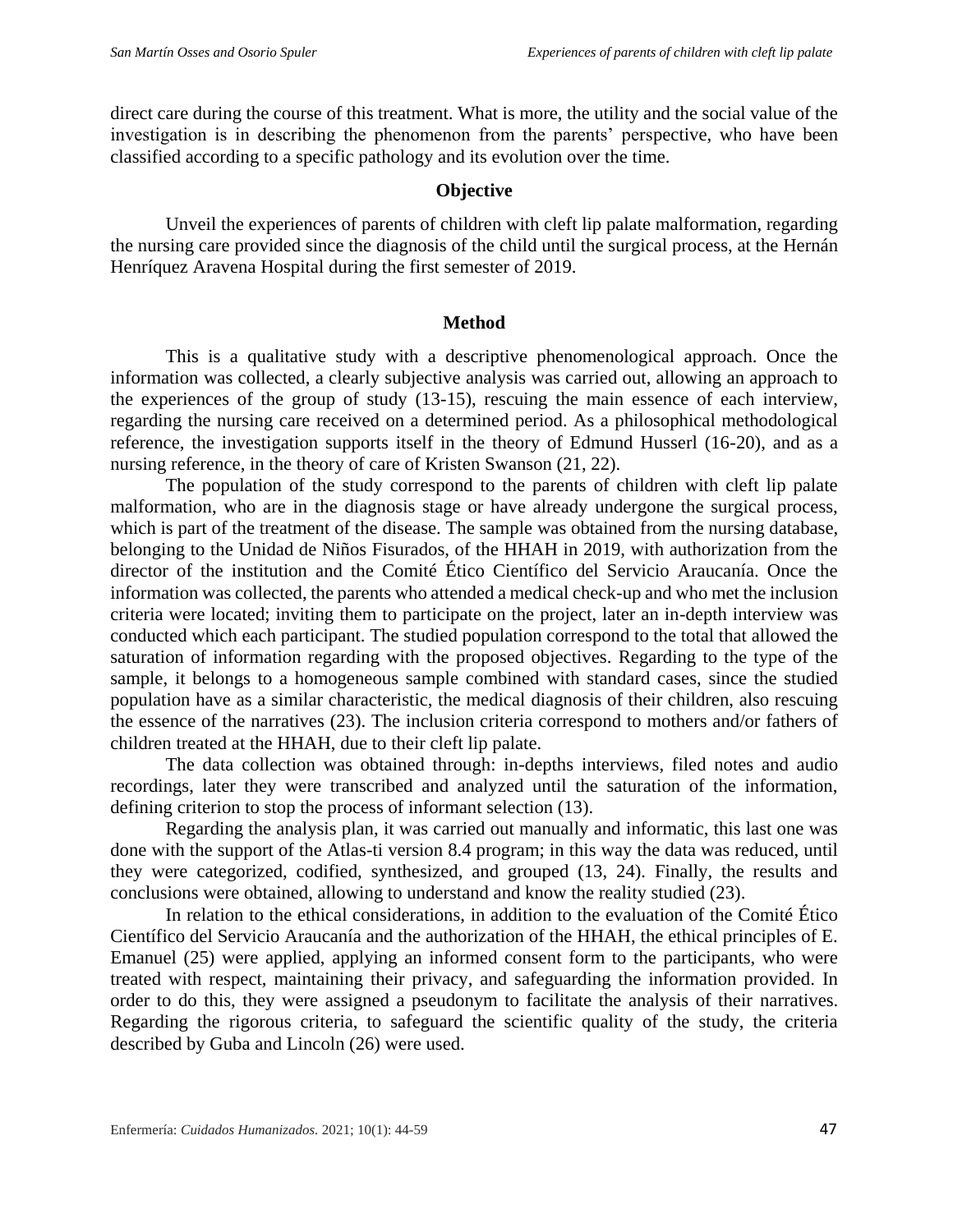## **Results**

The experience of the parents was unveiled during the different stages of life where their children were hospitalized and cared by nurses for their recovery, emerging from their narrations categories and subcategories, which are analyzed below:

Table 1: Description of categories, according to the proposed objectives and to the indicated by the interviewed.

| Category               | Subcategory                    | <b>Category definition</b>               |
|------------------------|--------------------------------|------------------------------------------|
| 1. Negative emotions   | -Impression after the surgery. | Impressions experienced by the           |
| experienced            | - Difficult diagnose to face.  | interviewed, it begins when they found   |
|                        | - Traumatic experience.        | out about the malformation of their      |
|                        |                                | child, evolving though the course of     |
|                        |                                | the process, for example, mothers        |
|                        |                                | unable to breastfeed their newborn,      |
|                        |                                | face the treatment by themselves;        |
|                        |                                | fathers who take on the role pf the      |
|                        |                                | provider cannot accompany their          |
|                        |                                | children.                                |
| 2. Experience with     | - Nurse invisibility           | The care and the subcategories are.      |
| the health care        | - Nursing role                 | mainly related to the hospitalization in |
|                        | - Acknowledging other          | the anesthetic recovery unit and the     |
|                        | members of the health team.    | pediatric surgery service.               |
| 3. Expectations of the |                                | Nursing care requirements expected by    |
| nursing care           |                                | parents during the treatment of their    |
|                        |                                | children.                                |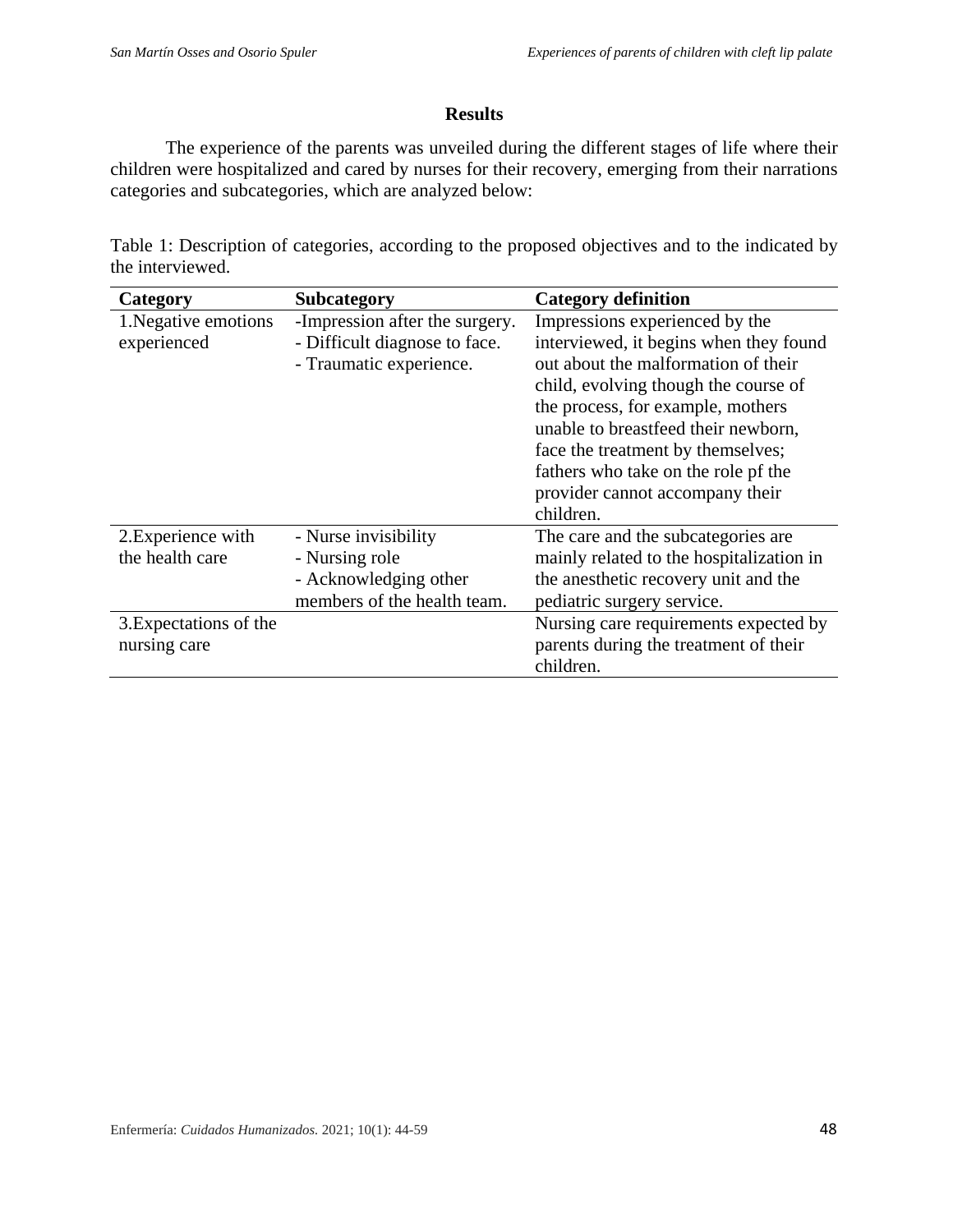Figure 1: Families of categories and subcategories, according to the reports from the interviewed. Program Atlas-Ti analysis.



Below we analyze each category:

## *1. Negative emotions experienced*

This category is present in most of the interviews, and from it emerge three subcategories: impression after surgery, diagnosis difficult to face and traumatic experience. This supported by the following stories:

**Impression after the surgery**, child's condition when leaving the operating room: "When he was on the postoperative, the recovery was harsh, his mouth came with a plastic prosthesis, open and full of blood, he complained a lot because of the pain, it was impressive" (EI).

**Diagnosis difficult to face**, parents find out about the malformation: *"I didn't know about the disease, when they did the ultrasound, they said: «The baby is fine, but with a malformation», it was difficult"* (E5). *"It was difficult, when I remember, it makes me sad, I cried, I didn't know what to do, they told me that I didn't need to be sad, and there was a treatment if she survived"*  (E7). The crying of the mothers at the time of the narration supports both stories (NC 5, 7). *"I was 20 weeks pregnant; the ultrasound showed the malformation, it was complicated because one always thinks that the children will come good"* (E9).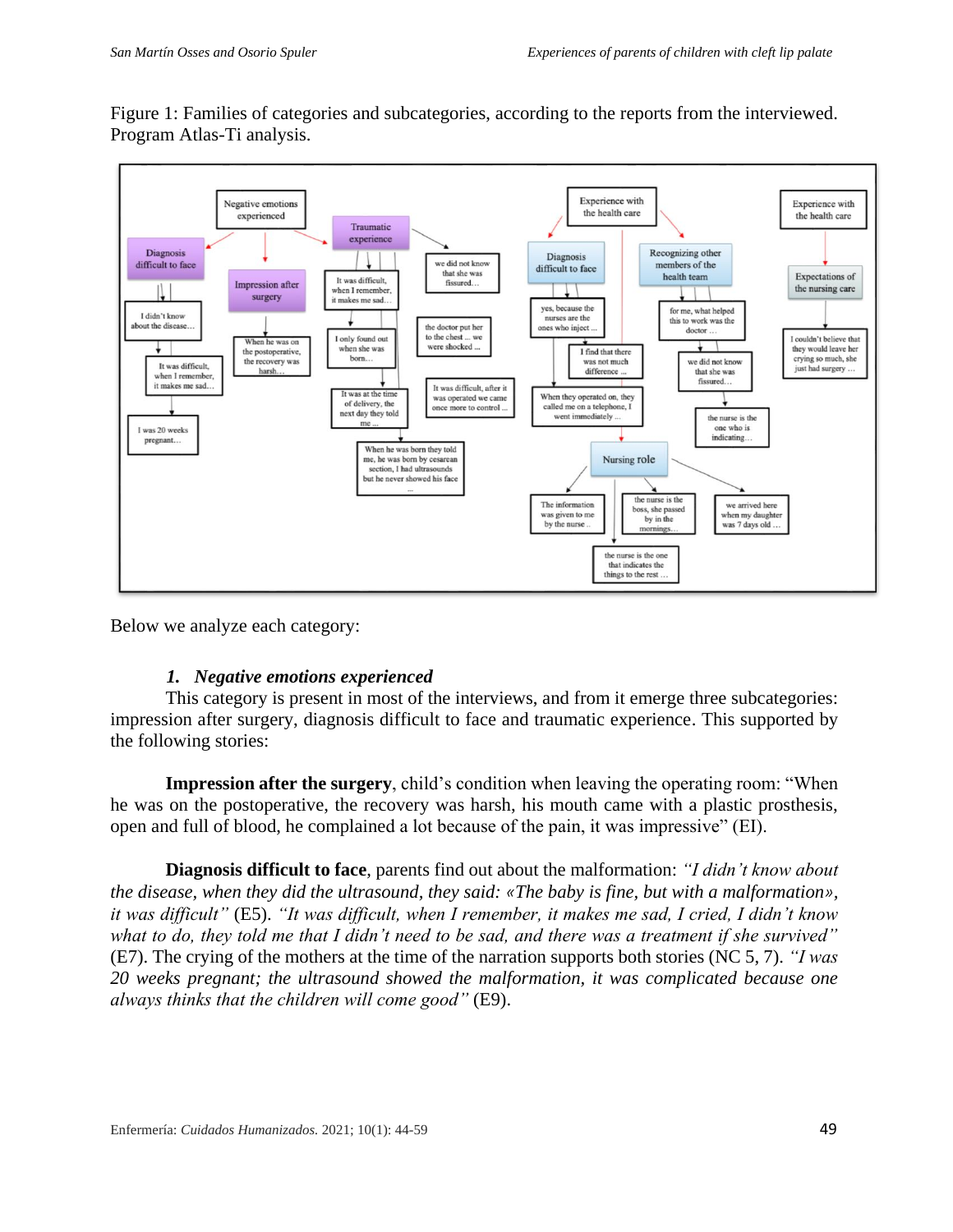**Traumatic experience**, experiences when confronting the unexpected diagnosis, they talk about the lack of information about the pathology and its possible complications; mothers unable to breastfeed felt alone during the treatment, because the father had to continue working:

> *When she was born, they told me sha had this disease, it was hard, I started crying, I didn't understand why, I was so excited to have a daughter, she had trouble sucking, so they had to feed her with the other milk (E2).*

> *I found out when she was born, I didn't understand anything, I wanted to breastfeed her, but I couldn't, it was terrible, she couldn't suck, because she would choke, so I had to express the milk and spoon it to her. After surgery I stayed with her day and night, it was exhausting (E4).*

> *My daughter was born with a cleft palate, I found out the next day, but I didn't understand anything, she wouldn't suck. After the surgery, we only came back only to one check-up, I got bored of coming to the hospital, sometimes I had to bring her without sleeping all night, it was exhausting, and I came alone because my husband worked (E6).*

## *2. Experience with the health care*

This is marked by relationships established with different team members, emerged three subcategories: nursing invisibility, nursing role and recognizing other members of the health team. The following are their stories:

**Nursing invisibility**, little clarity perceived by the parents regarding the nursing care, they are not able to distinguish the nurse from the rest of the medical team, except for some procedures or the blue uniform:

> *There was not much difference between the ones that worked in the recovery room, nobody introduced themselves, I think the young lady that came to look for me to accompany my daughter was the nurse, but I don't really know, they can be distinguish by heir blue uniform (E2).*

> *When they operated on her, they called me on a pager, they told me that my baby was waking up, it was a round room, and we could ask questions to the nurse but only if there were doubts, she did not come to us, she was with the more complicated patients (E3).*

> *In the recovery room there was no difference between nurses and technician, in general, my daughter has not received much care from the nurses, the technicians are the ones who have been with her (E4).*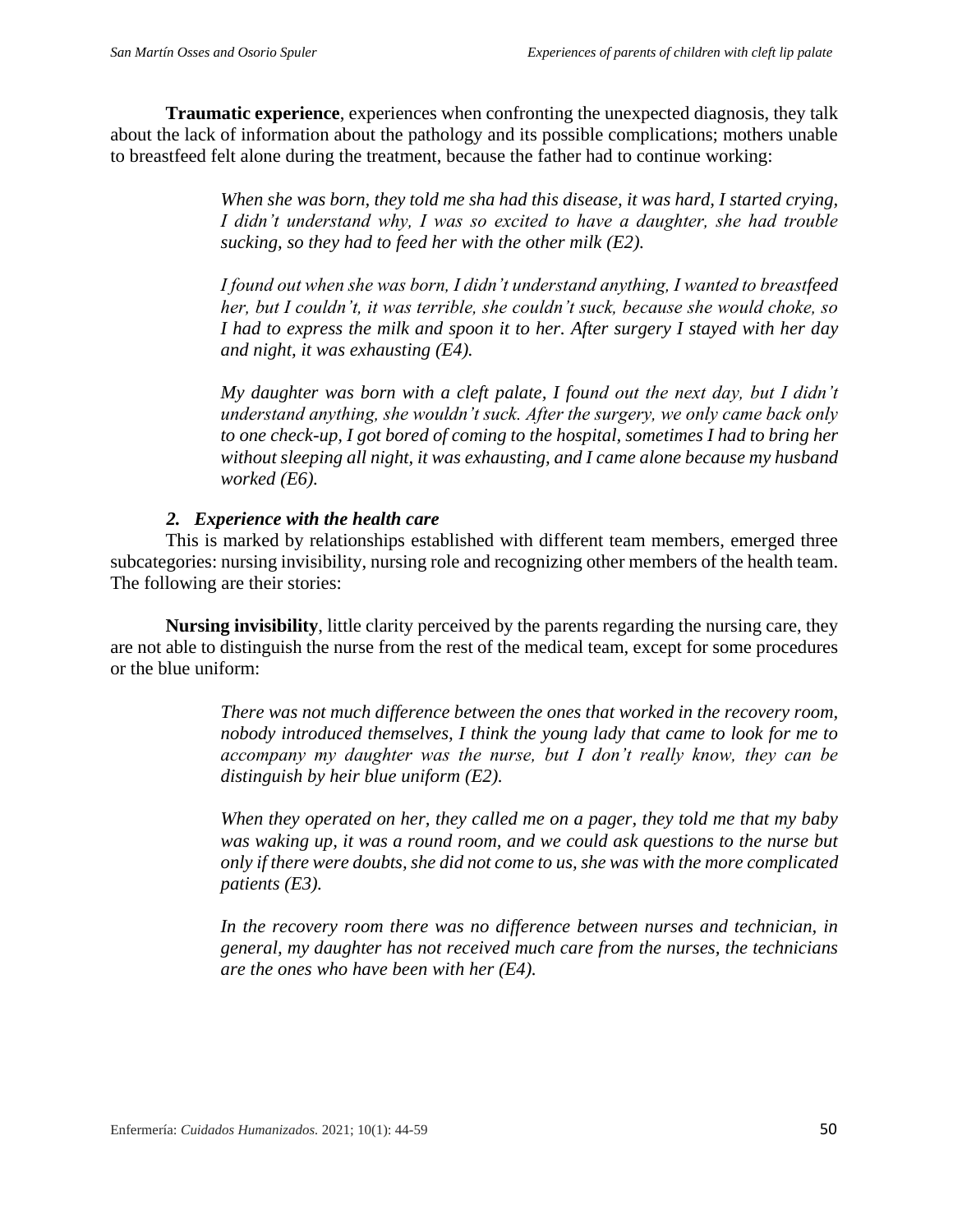**Nursing role**, they related mainly with administrative functions, such us headship, supervision of the personnel and the indication of the procedures:

> *The nurse gave me the information, all about the care; the CDT nurse was more in charge of the administration (E1).*

> *The nurse is the boss; she passed by in the mornings or during the day, supervising the charts, looked around and ask a few questions, that is all (E2).*

> *We arrived here when my daughter was 7 days old, the fissure program nurse attended us, she gave us all the information, she was always ready to help us (E3).*

> *The nurse is the one that indicates the things to the rest, when the other nurse arrives to take the shift, they introduce themselves and then they give the shift, there we get to know who is going to be in the shift (E7).*

**Recognizing other members of the health team**, related to the care provided by other members of the medical team, other than the nurse, such as the surgeons and the nursing technicians:

> *For me, the one who helped was the doctor, when she was born we noticed, so I called the doctor, and she said that if we needed help she was going to help, she demanded that we could not miss any control. She was the one who opened the door for us, when you are a professional you think you don't need help from anyone, but when my daughter was born, even the person who swept the floors was of help, because I was lost, that's when I realized that each person has it worth, we need everyone (E3).*

> *When he was born, they told us: "you need to go to Temuco, with the doctor in charge of the fissured program", she asked us if we were taking or leaving the treatment, my husband said that we were taking it, we continued to do everything they told us to do (E7).*

## *3. Expectations of the nursing care*

Concerning to the requirements of the nursing care, what they would have expected during the hospitalization of their children, they highlighted the hope of obtaining greater presence and closeness from the nurses:

> *I couldn't believe that they would leave her crying so much, she just had surgery. I feel like they did not care that much about her. I would have liked to be in the recovery room since the beginning, that they tried to calm her down a little bit, we needed more support, more information. Later, she was hospitalized in child surgery, I was with her all the time, but I did not like that they would only allow mothers to stay in the night, one still needs to rest. There the nurse is the boss; she*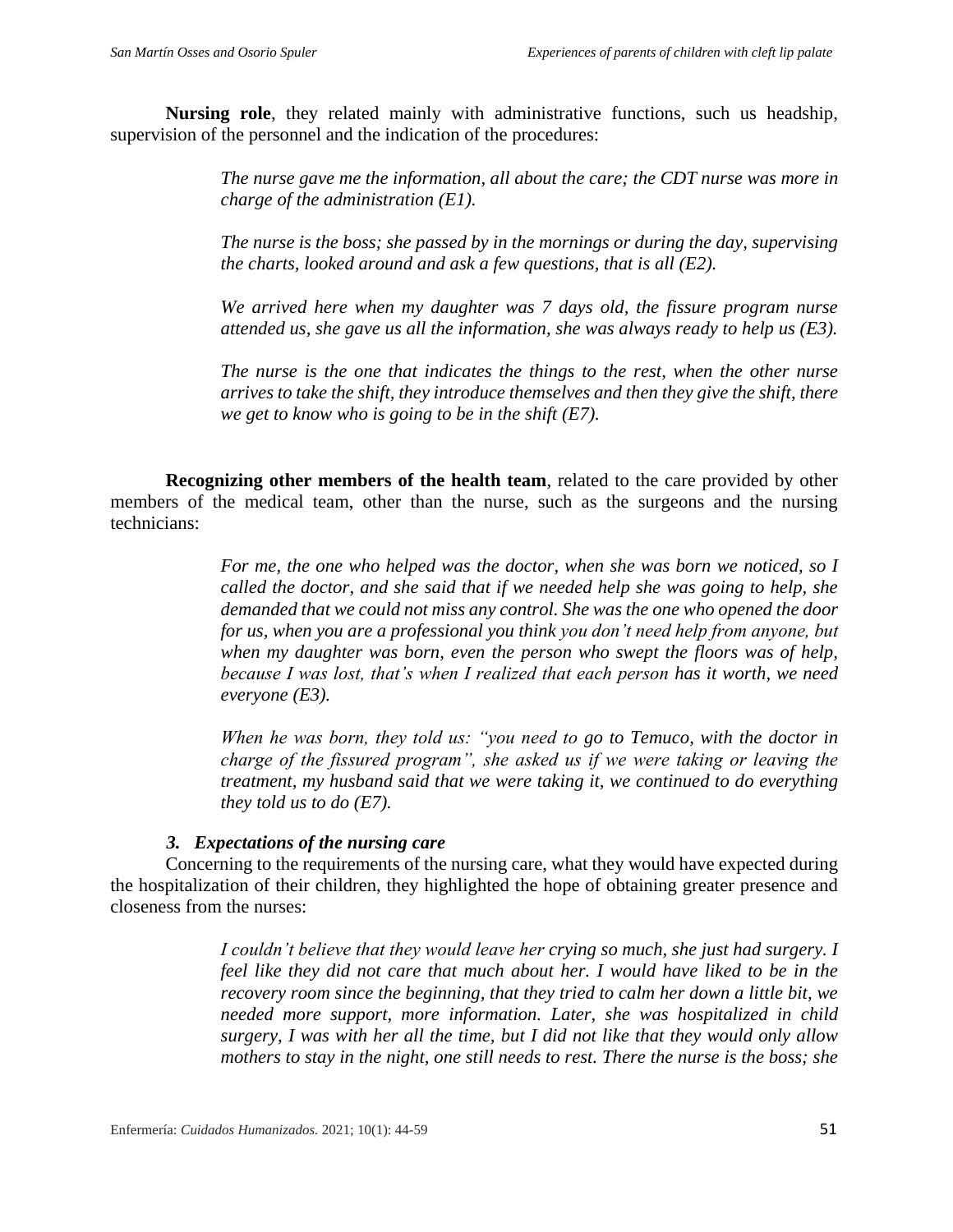*passed by in the mornings or during the day, supervising the charts, looked around and ask a few questions, that's all (E2).*

*And there was the nurse; we could ask questions to her but only if there were doubts, she did not come to us (E3).*

#### **Discussion and final considerations**

The result show certain similarity in the stories, highlighting the way of facing the diagnosis, many times, unexpected: emerging negative feelings and emotions, such as pain, sadness, and uncertainty. On the other hand, the perception of the parents regarding the nursing care is unveiled, in the different moments they were required by their children; identifying, in addition, the role of the nurse, according to the concept that they have of them, which being contrasted with the invisibility of nursing, recognizing how difficult it is to distinguish the nurse from the rest of the personnel that attended them.

The birth of a child with a malformation is usually an unexpected situation, generating a great impact, arising feelings of anguish, denial and confusion, which are presented consciously or unconsciously and are expressed as traumatic experiences, leading to a state of vulnerability (5, 27, 28). The interviewed parents, supporting the results of the investigation, narrated these feelings.

Child's diseases usually affects the children as much as the parents, the latter reacting in different ways: mothers tend to show feelings of sadness and anguish, and being them who, in most of the cases, are in charge of the care. This was also demonstrated in the study "Madres cuidadoras de niños(as) con cáncer: vivencias, percepciones y necesidades", carried out by Lafaurie et al (29). Because the disease implies a family reorganization, where parents need to make decisions such as who is going to assume the role of primary caregiver. This was evidenced in the research carried out by Grau el al, "Percepciones de los padres de niños enfermos de cáncer sobre los cambios en las relaciones familiares" (30). In the same way the role of caregiver mother appeared in some mothers of the study, who justified the absence of the father, because they had to continue to provide for the family. In addition to this, complementing the traumatic experienced, the breastfeeding was another factor that increases this state, because the anatomical and functional alterations of the newborn makes this process difficult, causing a feeling of loss in the mothers that desired to breastfeed them, interfering in the mother-child bond, also influenced by their emotional state, the previous expectations of this process and the incompetence feeling. This is evidenced in studies such as "Guía Clínica AUGE Fisura Labiopalatina" by MINSAL, "Rigor y calidad metodológica: un reto a la investigación social cualitativa" by Cornejo and "Madres cuidadoras de niños(as) con cáncer: vivencias, percepciones y necesidades" by Lafaurie el al (5, 26, 29), occurring to most of the mothers, who recalling this experience, began to cry. The before mentioned reactions were revealed to both parents, mainly when they fund out about their children's state, they described negative feelings, pointing out that it was a difficult and complicated situation to face; similar to the study made by Badillo et al (28). The exposed investigations support the present study, showing similarities in most of the narrated experiences.

Continuing with the order of the categories, health and disease are common circumstances in people's life, and each social group develops different health strategies to give solution to them, in this way, the health care is understood as a social practice. This is how, the nursing care is born from this common genesis with the health care (31). In this context, the nursing care comprises a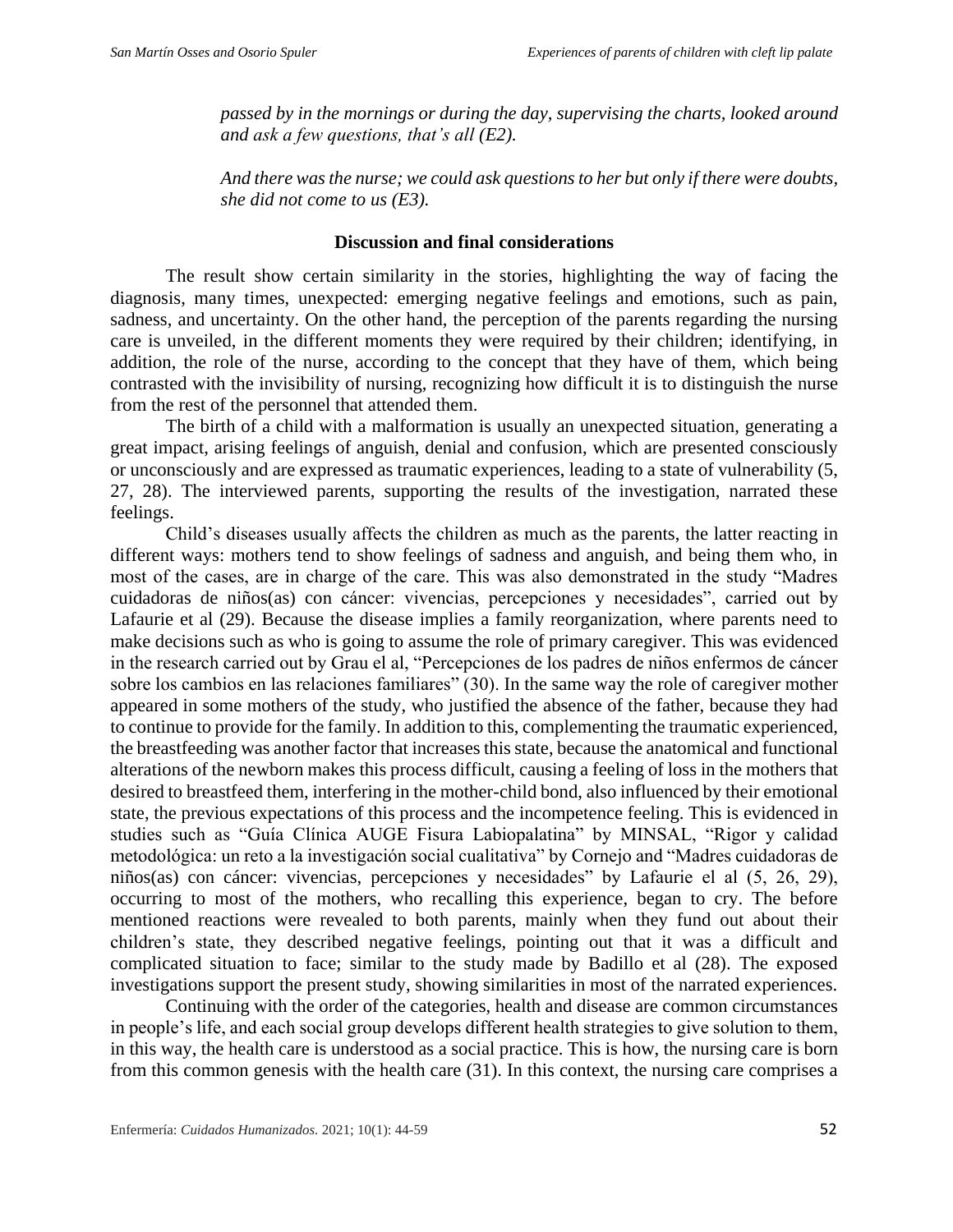humanistic commitment and interest in their peers and their environment, characteristics of the *management of care*, which is understood as the professional practice of nursing, supported by its discipline, the science of caring; the care management must allow the provision of planed care, establishing objectives, goals and strategies, which implies the professional creativity, ensuring the quality of the care provided to users and their families. To accomplish this, the nurse must see the individual as an holistic being, including the biological perspective, active hearing, respecting at all time their rights, as revealed in the studies made by Milos, Grau and Ortiz (32-34). However, contrasting the definition of *nursing care*, the present investigation unveil a distant nurse, not very empathic, more concerned with administrative task than with accompaniment.

According to what was investigated by Suárez et al (35), in a group of mothers of children who suffered from some form of congenital malformation, said that the mothers felt discrimination against their children, which was to be expected from society, but not when it was from the health team, causing negative and incomprehensible impact on them; this discrimination was presented by doctors, paramedics and nurses, especially the nurses (35). In contrast, in this study, the parents reported feeling grateful by the care provided by the health team, without making distinction from *nursing care*, upfronting the surgeon, who operated on their children. When they talked about the nurse, they said that they could mainly distinguish him/her by their blue uniforms and not by the care that they provided. Regarding their role, they highlighted their administrative work, such as the head of a service and the supervision of the personnel; they also reported that they were responsible for the delivery of education to the parents. In relation to the direct contact with them, they mention that the instance of rapprochement occurred only when they have doubts. On the other side, the majority of them stated that they had experienced a traumatic and sad situation during the treatment of their children, highlighting the experience in the anesthetic recovery room, they mention feeling hopeless and lonely due to the lack of closeness of the nurses, who only came in the presence of doubts and most of the time were with other patients or in the nursing station. In this service, they did not clearly identify the nurse from the rest of the team, they only believed to know who they were due to the color of their uniform. As for the *nursing care*, they related it to the education on the care of treatment for their children, and the execution of some procedures. Contrasting these experiences with what was perceived regarding the nurse of the Unidad de Niños Fisurados, the interviewed recognized their management, closeness and dedication, highlighting their good willingness to answer questions, and they identified then as a reference in everything related to the pathology.

Regarding to the expectations about the nursing care, these are influenced by the information obtained from the activity of this professional, reflected in the degree of satisfaction, used as a health indicator, since it provides information about the quality of care noticed by users.

Care is perceived in response of both, patients and their parents, who expect a dignified, friendly and pertinent treatment, as revealed in the study "Nursing in the role of health care manager" made by Estefo et al (36). In relation to this, the expectations of the parents interviewed, were varied, from those who only focused on the definitive improvement of the malformation, to those who expected better care from the team of nurses; coinciding with the second group, parents whose experience in the immediate postoperative was painful and shocking, which according to Estefo et al's investigation (36) these experiences are considered by health users to assess the level of satisfaction regarding the care received. Regarding the nursing care, the feelings were ambivalent, referring to gratitude towards the nurses, acknowledging their dedication to administrative tasks, but upfronting their distant attitude with their patients and themselves.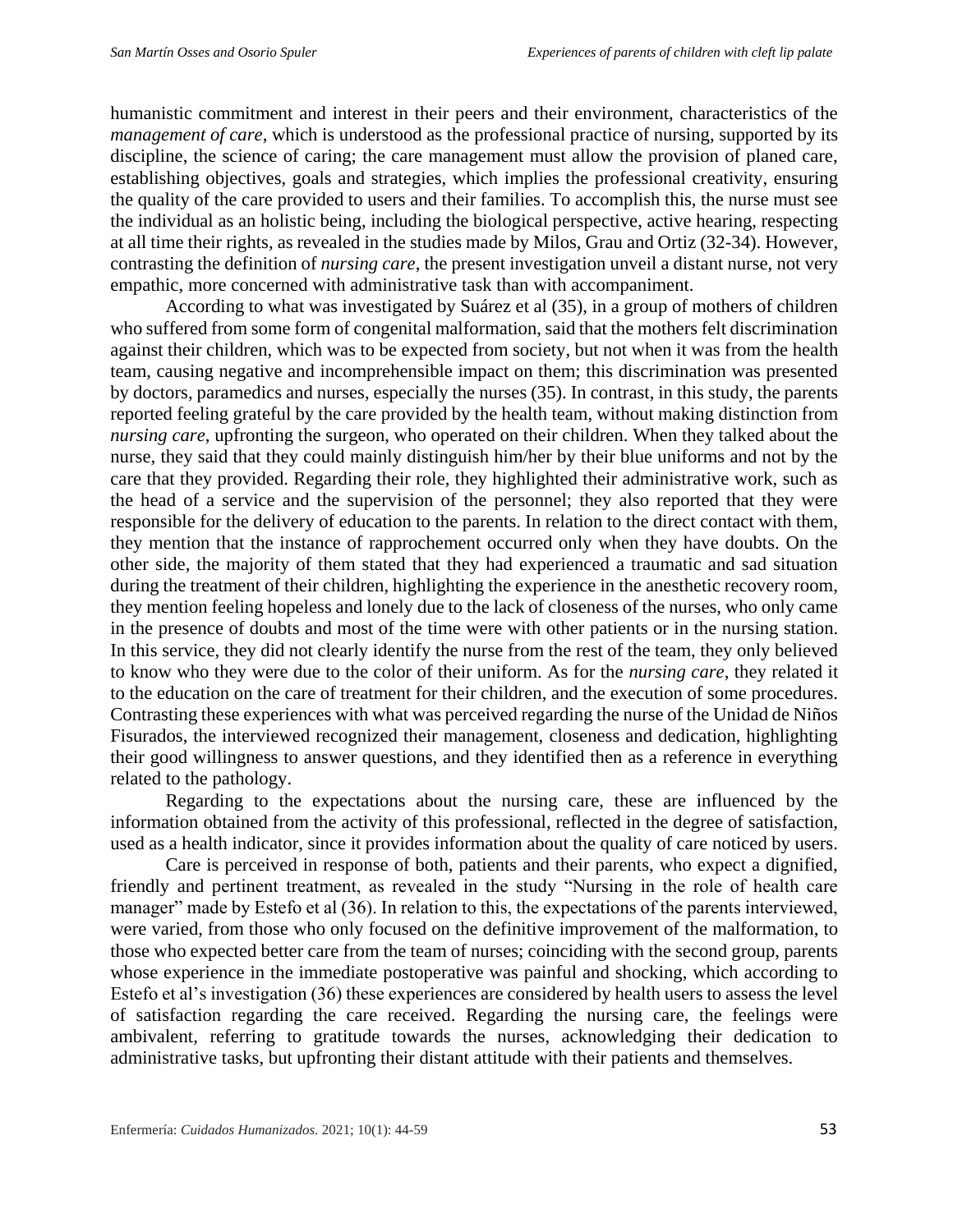Regarding the care and identification of the professional nurse, the parents expressed gratitude for the care provided, recognizing the nurse as the one in charge of the administrative tasks, but who is not closer to the patient nor companions, they only approach when the user have any question related to the health-illness situation, whenever is solicited. The nurse was distinguish from the rest of the medical team by the color blue of their uniforms, this being the most relevant and discriminatory characteristic to identify them.

Despite the existence of studies such as the one of Milos or Grau (30-32), where they refer that the nurse must see and treat the individual as the holistic being, reality showed the opposite, evidencing in the narrations that the nursing work is mostly focused on administrative functions, far from the patient, without showing great empathy for the users and even less for the relatives of this patients, showing dehumanized care, also highlighting the evident invisibility of nursing that the interviewed parents could perceive.

Regarding to the disciplinary contribution of the investigation, corresponds to the application of the *Theory of Care* by K. Swanson, who, through its five basic processes, allow us to ponder on how the professional nurses is exercising the nursing care (21, 22), showing which are the weakest processes in the exercise of the profession, which require intervention to acquire a holistic care, maintaining humanized caring, so requested by the patients and their companions. Three processes stand out as the most altered in the experiences expressed by the interviewed. The first process is *being with*, according to Swanson, it is related to emotionality, the accompaniment of those who are vulnerable due to the presence of the disease (21, 22). According to the narrations, it is altered, since the parents recognize the lack of accompaniment by the nursing staff, the failure to be listened to and to deal directly with them, highlighting the work of other professional from the medical team, but not the nurses. The second process is the *doing for,* which correspond to the ability to do what one would do for oneself, developing, for example, the empathy tool (21, 22). The interviewed parents did not perceive this, they recognized this empathy, but in other professionals; they would have expected a more friendly, sensible and closer touch from the nurses. And the third altered process correspond to the *enabling*, which, according to K. Swanson, concerns facilitating the next step towards the unknown (21, 22). In the investigation it is related to the cleft lip palate malformation, the preparation that they have to receive in each one of the steps of the treatment since they were diagnosed. Although some of the mothers receive information about the disease from the nurse at the Unidad de Niños Fisurados, the rest of the process experienced were not explained in advanced, there was no evidence of preparation prior to surgery, or postoperative recovery, which, perhaps, would have helped cope better with experience they were subjected.

To finalize, the investigation was based on the phenomenological theory of E. Husserl, trying to rescue and reveal the experience of the parents whose common aspect was the diagnosis of their children; managing to describe the experience as they were narrated, complemented with the emotionality of the human being at the moment of referring to painful events, allowing to understate and demonstrate the essence of what is escribed.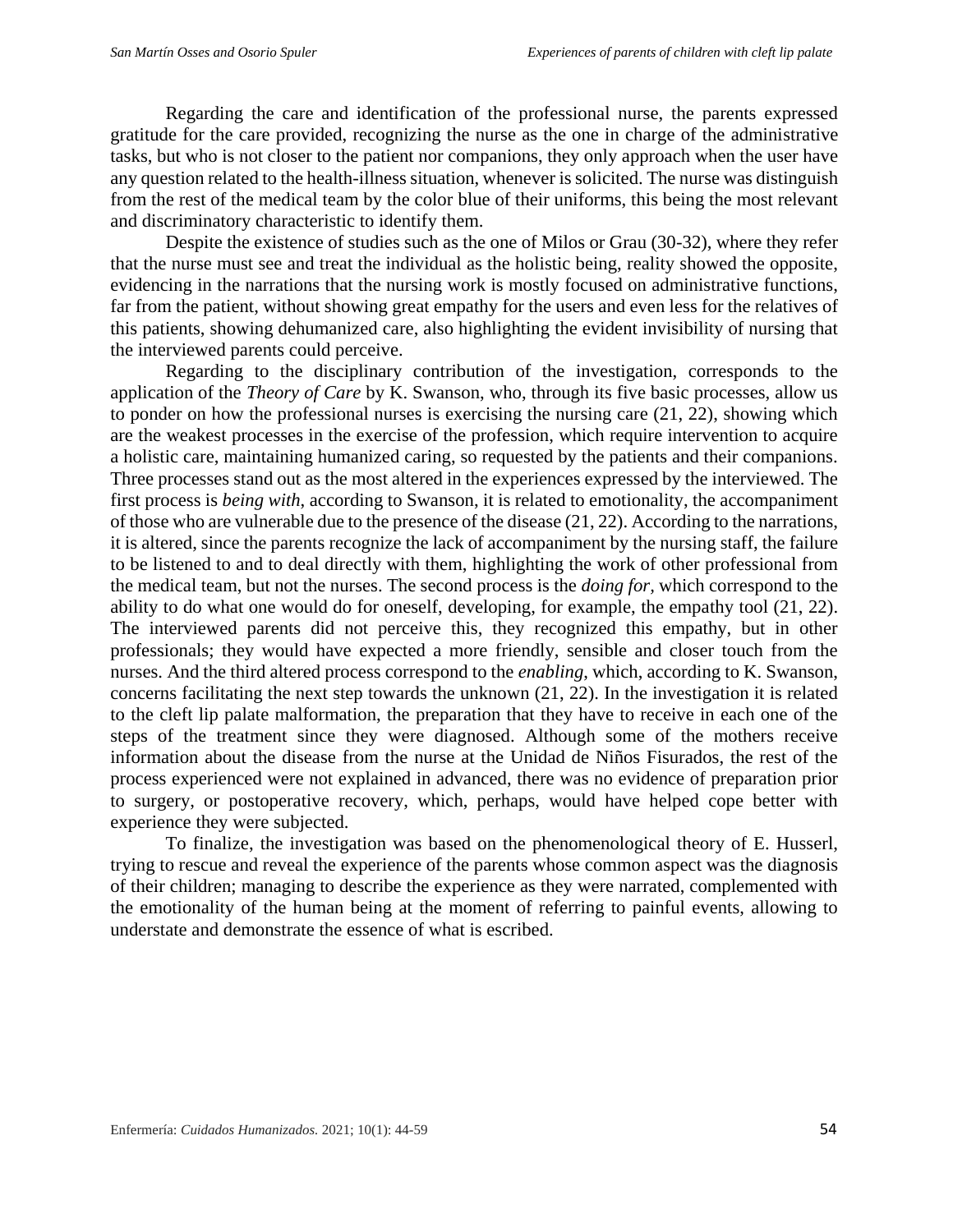## **Conclusions**

It is concluded that the presence of a cleft lip palate malformation in a child is always a traumatic experience, regardless of the stage of life the child is in, which can be reflected in the different reports obtained in the investigation; highlighting the presence of negative feelings and emotions, also present during the surgical process to which this type of patient is subjected.

On the other hand, with regard to the care received, parents are generally grateful for the care provided by the health team, without highlighting the nursing care, since they are identified by their administrative function. Within this team, referring to the fact that they do not have greater closeness to patients or their companions, they only approach when users have doubts related to their health-disease situation, and whenever they are requested. They identify the nursing professionals as a distant, unethical official who provides dehumanized care to users and their families, recognizing him/her in the team mainly by the blue color of their uniforms.

Finally, the research aims to contribute to the nursing profession regarding the care given to users, demonstrating through a group of parents, the importance of being closer to patients, providing warmer and more humanized care, and that not only the technical procedures are important in their work.

### **Bibliographic references**

- 1. Vanz A, Ritter N. Listening to the mothers of individuals with oral fissures. Rev esc enferm USP [Internet]. 2011 [consultado el 18 de mayo de 2018]; 45(3): 596-602. Disponible en: http://www.scielo.br/scielo.php?script=sci\_arttext&pid=S0080-62342011000300007 &1ng=en&nrm=iso&tlng=en
- 2. Johansson B, Ringsberg K. Parents' experiences of having a child with cleft lip and palate. J Adv Nurs [Internet]. 2004 [consultado el 01 de mayo de 2018]; 47(2): 165-173. Disponible en: https://www.ncbi.nlm.nih.gov/pubmed/15196190
- 3. Sischo L, Clouston S, Phillips C, Broder H. Caregiver responses to early cleft palate care: A mixed method. Approach. Health Psychol [Internet]. 2016 [consultado el 18 de mayo de 2018]; 35(5): 474-82. Disponible en: https://www.ncbi.nlm.nih.gov/pubmed/26280177
- 4. Ford A, Tastets M, Cáceres A. Tratamiento de la fisura Labio Palatina. Rev Med Clínica las Condes [Internet]. 2010 [consultado el 27 de abril de 2018]; 21(1): 16-25. Disponible en: https://www.sciencedirect.com/science/article/pii/S0716864010705010
- 5. Ministerio de Salud. Guía Clínica AUGE Fisura Labiopalatina [Internet]. Chile: MINSAL Gobierno de Chile; 2015, [consultado el 31 de mayo de 2018]. Disponible en: http://www.repositoriodigital.minsal.cl/bitstream/handle/2015/509/guia-FisuraLabioPalatina-2015-CM.pdf?sequence=1&isAllowed=y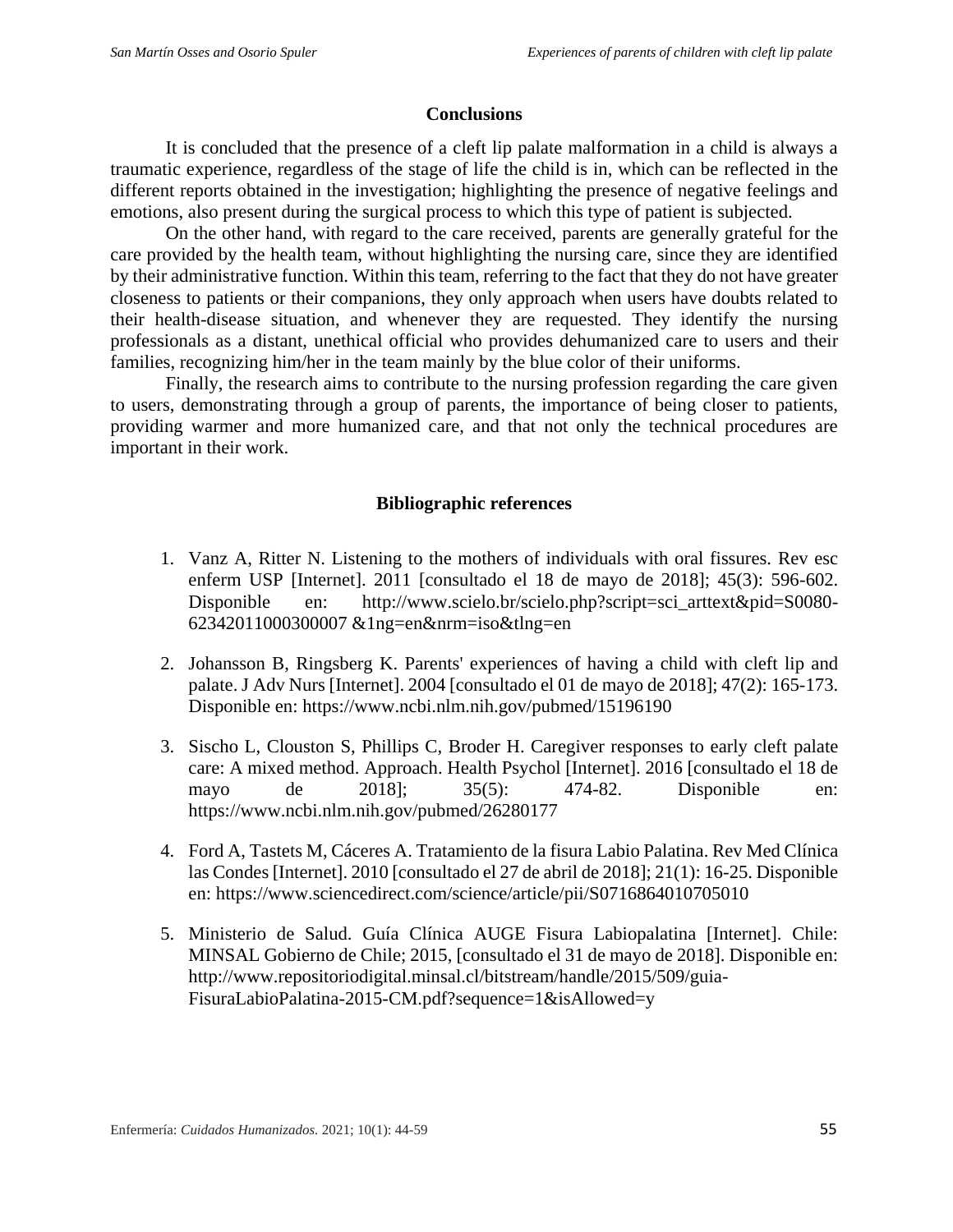- 7. Gómez Carretero P, Monsalve V, Soriano J, De Andrés J. Alteraciones emocionales y necesidades psicológicas de pacientes en una Unidad de Cuidados Intensivos. Med. Intensiva [Internet]. 2007 [consultado el 04 de enero de 2018]; 31(6): 318-325. Disponible en: http://scielo.isciii.es/scielo.php?script=sci\_arttext&pid=S0210-56912007000600006&lng=es
- 8. Alonso López J. Programa de Preparación Psicológica en Cirugía Infantil Programada. Revista Profesional Española de Terapia Cognitivo-Conductual [Internet]. 2005 [consultado el 29 de septiembre de 2017]; 3: 56-70. Disponible en: http://files.sld.cu/anestesiologia/files/2012/08/programa-de-pre-preop-psicologicaninos.pdf
- 9. Sartori J, Espinoza P, Díaz M, Ferdinand C, Lacassie H, González A. ¿Qué información preoperatoria desean los padres de niños que serán operados? Rev Chil Pediatr [Internet]. 2015 [consultado el 17 de septiembre de 2017]; 86(6). Disponible en:http://www.scielo.cl/scielo.php?script=sci\_arttext&pid=S0370- 41062015000600004
- 10. Bellido Vallejos J, Pereira Becerra F, Cruz Hervás J. Planificación de cuidados en el paciente quirúrgico. Inquietudes [Internet]. 2007 [consultado el 30 de diciembre de 2017]; (36): 4-16. Disponible en: http://www.indexf.com/inquietudes/36pdf/36\_aticulo\_4.pdf
- 11. Universidad Virtual Manuel Fajardo [Internet]. La Habana: Facultad de Ciencias Médicas Manuel Fajardo; 2006 [consultado el 22 de noviembre de 2017]. Disponible en: http://uvsfajardo.sld.cu/unidad-vii-acto-quirurgico
- 12. Ramos Frausto V, Rico Venegas R, Martínez P. Percepción del familiar acompañante con respecto al cuidado de enfermería en hospitalización. Enferm glob [Internet]. 2012 [consultado el 22 de marzo de 2018]; 11(25): 219-232. Disponible en: http://dx.doi.org/10.4321/S1695-61412012000100013
- 13. Ministerio de Salud. Estrategia Nacional de Salud para el cumplimiento de los Objetivos Sanitarios de la Década 2011-2020 [Internet]. Santiago de Chile: Gobierno de Chile; 2018, [consultado el 04 de abril de 2018]. Disponible en: http://www.salud-e.cl/wpcontent/uploads/2013/08/Objetivos+Sanitarios+de+la+d%C3%A9%C2%81cada+2011 -2020.pdf
- 14. Rodríguez G, Gil J, García E. Metodología de la investigación cualitativa. 2ª ed. Málaga: Ediciones Aljibe; 1999.
- 15. Sandoval CC. Perspectivas comprensivas y explicativas de la investigación social cualitativa: fundamentos teóricos y características específicas. En: Sandoval CC. Especialización en teoría, métodos y técnicas de investigación social. Investigación cualitativa. 1ª ed. Bogotá: ARFO; 2002, p. 57-59.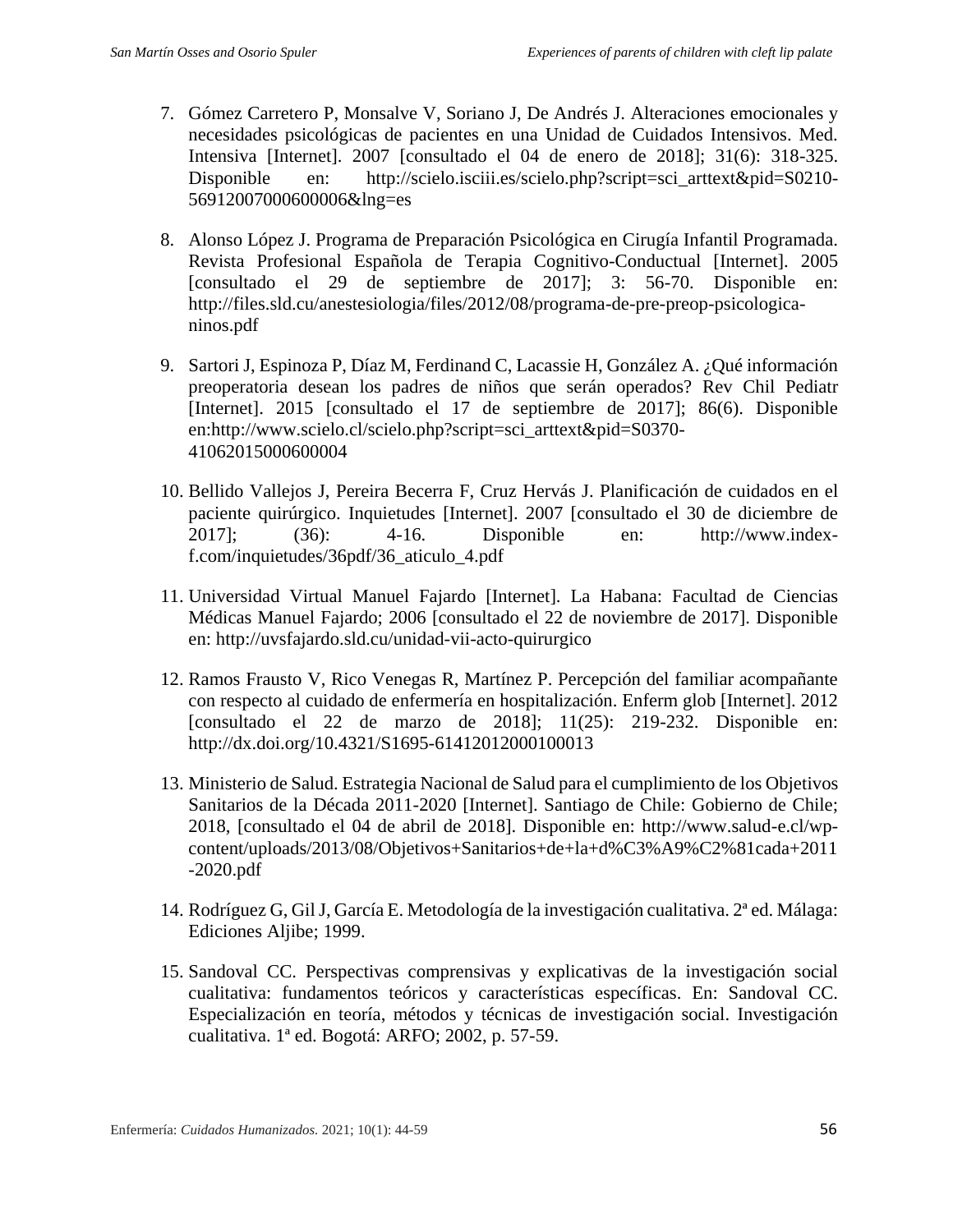- 16. Hungler B, Polit D. Investigación científica en ciencias de la salud. Metodología de la investigación. 6ª ed. México D.F.: McGraw Hill/ Interamericana de México; 2000. p. 2- 10
- 17. Soto Nuñez C, Vargas Celis I. La fenomenología de Husserl y Heidegger. Cultura de los cuidados [Internet]. 2017 [consultado el 14 de mayo de 2018]; 21(48): 43-50. Disponible en: https://rua.ua.es/dspace/bitstream/10045/69271/1/CultCuid\_48\_05.pdf
- 18. Lambert C. Edmund Husserl: la idea de la fenomenología. Teología y vida [Internet]. 2006 [consultado el 14 de mayo de 2018]; 47(4): 517-529. Disponible en: https://scielo.conicyt.cl/scielo.php?script=sci\_arttext&pid=S0049- 34492006000300008
- 19. Corona Fernández J. Husserl. Elementos de autorreflexión filosófica [Internet]. 2012 [consultado el 09 de junio de 2018]; 5(9): 59-90. Disponible en: http://www.scielo.org.mx/scielo.php?script=sci\_arttext&pid=S2007- 25382012000100003
- 20. De Souza Minayo M. Los conceptos estructurantes de la investigación cualitativa. Salud colectiva [Internet]. 2010 [consultad el 10 de junio de 2018]; 6(3): 251-261. Disponible en: http://www.scielo.org.ar/scielo.php?script=sci\_arttext&pid=S1851- 82652010000300002
- 21. Treviño Montemayor R. Actualidad de la fenomenología en psicología. Diversitas: Perspectivas en Psicología [Internet]. 2007 [consultado el 10 de junio de 2018]; 3(2): 249-261. Disponible en: http://www.scielo.org.co/scielo.php?script=sci\_arttext&pid=S1794- 99982007000200007
- 22. Rodríguez Campo V, Valenzuela Suazo S. Swanson's care theory and her fundamental ideas, a mid-range theory for professional nursing in Chile. Enferm glob [Internet]. 2012 [consultado el 20 de mayo de 2018]; 11(28): 316-322. Disponible en: http://scielo.isciii.es/scielo.php?pid=S1695- 61412012000400016&script=sci\_arttext&tlng=en
- 23. Wojnar DM. Teoría de los Cuidados. En: Raile M, editor. Modelos y teorías en Enfermería. 8ª ed. Barcelona: Elsevier; 2015, p. 670-683.
- 24. Hernández R, Fernández C, Baptista M. Metodología de la investigación. 5ª ed. México: McGraw-Hill; 2010.
- 25. Rodríguez García M, Medina Moya J. Entre la complejidad y el arte: el análisis de datos en cualitativa. Index Enferm [Internet]. 2014 [consultado el 24 de marzo de 2018]; 23(3): 157-161. Disponible en: http://scielo.isciii.es/scielo.php?script=sci\_arttext&pid=S1132-12962014000200009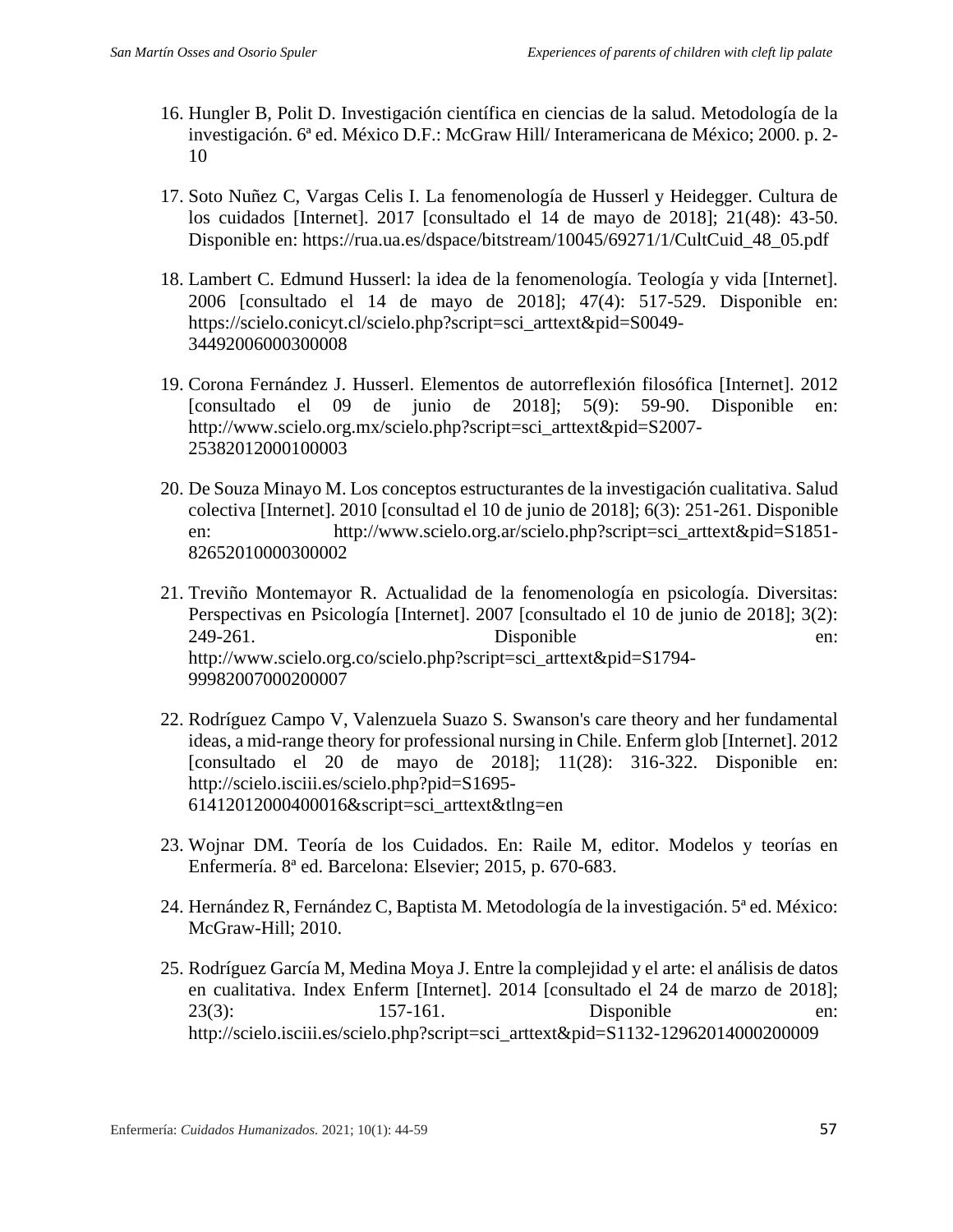- 26. Rodríguez Yunta E. Comités de evaluación ética y científica para la investigación en seres humanos y las pautas cioms 2002. Acta bioeth [Internet]. 2004 [consultado el 04 de diciembre de 2017]; 10(1): 37-48. Disponible en: http://www.scielo.cl/scielo.php?script=sci\_arttext&pid=S1726-569X2004000100005
- 27. Cornejo M. Rigor y calidad metodológica: un reto a la investigación social cualitativa. Psicoperspectivas [Internet]. 2011 [consultado el 05 de diciembre de 2017]; 10(2): 12- 34. Disponible en: http://www.scielo.cl/pdf/psicop/v10n2/art02.pdf
- 28. Jóvenes y memoria. Recordando para el futuro. Cpm: comisión provincial por la memoria [Internet]. Buenos Aires: Cpm. 2002 [consultado el 28 de enero de 2019]. Disponible en: http://www.comisionporlamemoria.org/archivos/jovenesymemoria/bibliografia\_web/h istoria/Kauffman.pdf
- 29. Badillo Prudencio L, Diaz Urbina A, Inca Serna M, Bolaños Gil H. Estrategias de afrontamiento a las reacciones emocionales de los padres de niños con fisura labial, palatina y labiopalatina. Rev Enferm Herediana [Internet]. 2013 [consultado el 13 de diciembre de  $2019$ ;  $6(1)$ :  $12-17$ . Disponible en: https://revistas.upch.edu.pe/index.php/RENH/article/view/2144
- 30. Lafaurie M, Barón L, León D, Martínez P, Molina D, Rodríguez D, et al. Madres cuidadoras de niños(as) con cáncer: vivencias, percepciones y necesidades. Revista Colombiana de Enfermería [Internet]. 2016 [consultado el 30 de enero de 2020]; 5(5): 41-52. Disponible en: https://revistas.unbosque.edu.co/index.php/RCE/article/view/1423
- 31. Grau C, Espada M. Percepciones de los padres de niños enfermos de cáncer sobre los cambios en las relaciones familiares. Psicooncología [Internet]. 2012 [consultado el 30 de enero de 2020); 9 (1): 125-136. Disponible en: https://revistas.ucm.es/index.php/PSIC/article/view/39142
- 32. Casabona Martínez I, Lillo Crespo M. Gestión de cuidados de salud y competencia cultural. Cultura de los Cuidados [Internet]. 2006 [consultado el 26 de enero de 2020]; 20 (1): 83. Disponible en: https://rua.ua.es/dspace/bitstream/10045/868/1/culturacuidados\_20\_11.pdf
- 33. Milos Hurtado P, Bórquez Polloni B, Larraín Sundt A. La gestión del cuidado en la legislación chilena (II) estado actual. Ciencia y enfermería [Internet]. 2011 [consultado el 01 de junio de 2018]; 17(3): 23-33. Disponible en: https://scielo.conicyt.cl/pdf/cienf/v17n3/art03.pdf
- 34. Grau C, Fernández Hawrylak M. Familia y enfermedad crónica pediátrica. Anales Sis San Navarra [Internet]. 2010 [consultado el 18 de enero de 2018]; 33(2): 203-212. Disponible en: http://scielo.isciii.es/scielo.php?script=sci\_arttext&pid=S1137-66272010000300008&lng=es